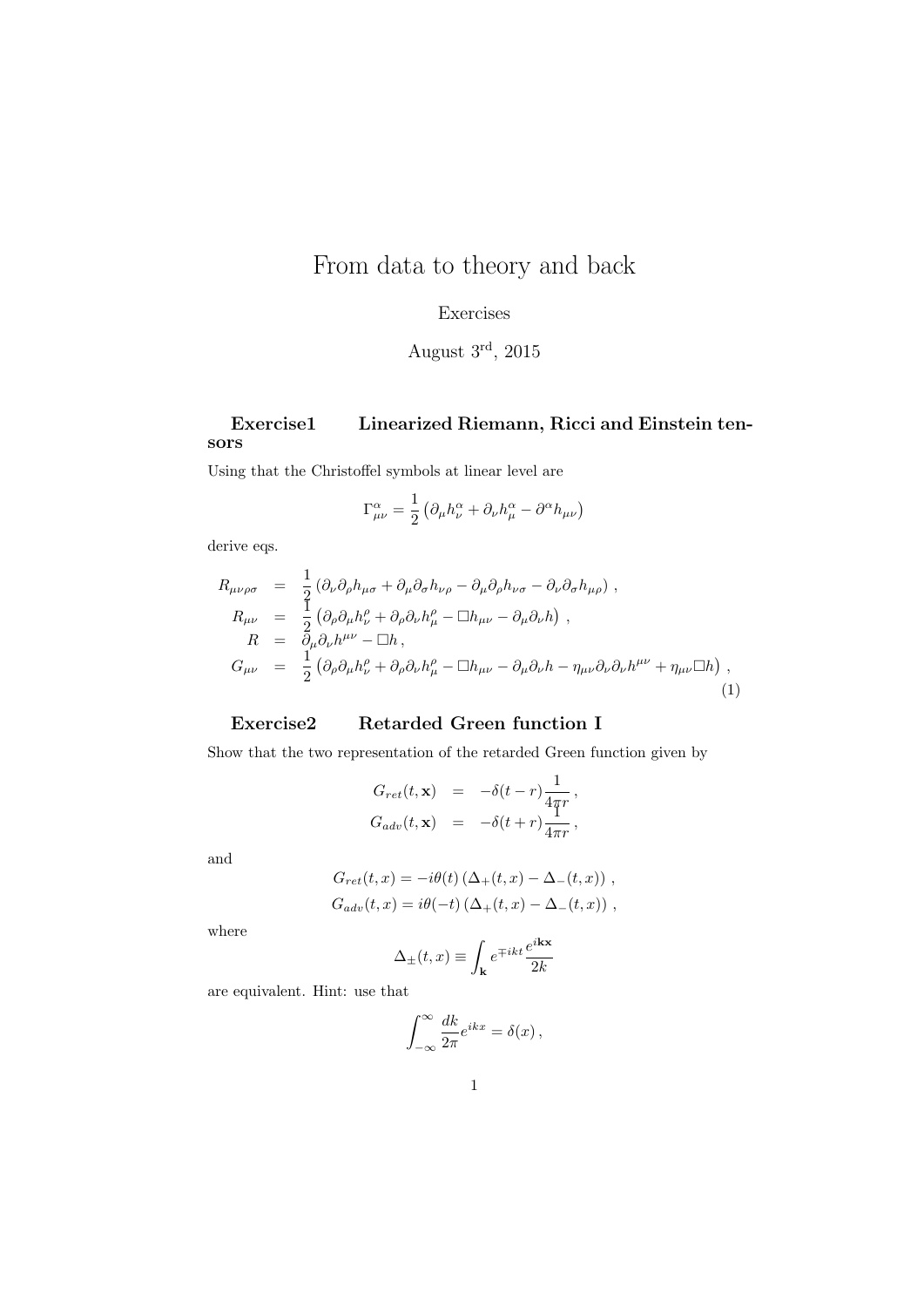and that

$$
\theta(t) \int_{-\infty}^{\infty} \frac{dk}{2\pi} e^{ik(t+r)} = 0 \text{ for } r \ge 0.
$$

# Exercise3 Retarded Green function II

Use the representation of the  $G_{ret,adv}$  obtained in the previous exercise to show that  $\mathbf{r}$   $\mathbf{r}$  $-iωt+i\mathbf{k}x$ 

$$
G_{ret}(t, \mathbf{x}) = -\int_{\mathbf{k}} \frac{d\omega}{2\pi} \frac{e^{-i\omega t + i\mathbf{k}\mathbf{x}}}{k^2 - (\omega + i\epsilon)^2},
$$

$$
G_{adv}(t, \mathbf{x}) = -\int_{\mathbf{k}} \frac{d\omega}{2\pi} \frac{e^{-i\omega t + i\mathbf{k}\mathbf{x}}}{k^2 - (\omega - i\epsilon)^2}.
$$

where  $\epsilon$  is an arbitrarily small positive quantity. Hint: use that

$$
\theta(\pm t) = \mp \frac{1}{2\pi i} \int \frac{e^{-i\omega t}}{\omega \pm i\epsilon}.
$$

Show that  $G_{ret}$  is real.

# Exercise4 Feynman Green function I

Show that the  $G_F$  defined by

$$
G_F(t, \mathbf{x}) = -i \int_{\mathbf{k}} \frac{d\omega}{2\pi} \frac{e^{-i\omega t + i\mathbf{k}\mathbf{x}}}{k^2 - \omega^2 - i\epsilon}
$$

is equivalent to

$$
G_F(t, \mathbf{x}) = \theta(t)\Delta_+(t, \mathbf{x}) + \theta(-t)\Delta_-(t, \mathbf{x}).
$$

Derive the relationship

$$
G_F(t, \mathbf{x}) = \frac{i}{2} \left( G_{adv}(t, \mathbf{x}) + G_{ret}(t, \mathbf{x}) \right) + \frac{\Delta_+(t, \mathbf{x}) + \Delta_-(t, \mathbf{x})}{2}.
$$

#### Exercise5 Feynman Green function II

By integrating over **k** the  $G_F$  in the  $\sim 1/(k^2 - \omega^2)$  representation, show that  $G_F$  implements boundary conditions giving rise to field  $h$  behaving as

$$
h(t, \mathbf{x}) \sim \int d\omega e^{-i\omega t + i|\omega| r},
$$

corresponding to out-going (in-going) wave for  $\omega$  > (<)0.

# Exercise6 TT gauge

Show that the projectors defined by

$$
\begin{array}{rcl}\n\Lambda_{ij,kl}(\hat{n}) & = & \frac{1}{2} \left[ P_{ik} P_{jl} + P_{il} P_{jk} - P_{ij} P_{kl} \right], \\
P_{ij}(\hat{n}) & = & \delta_{ij} - n_i n_j \,,\n\end{array}
$$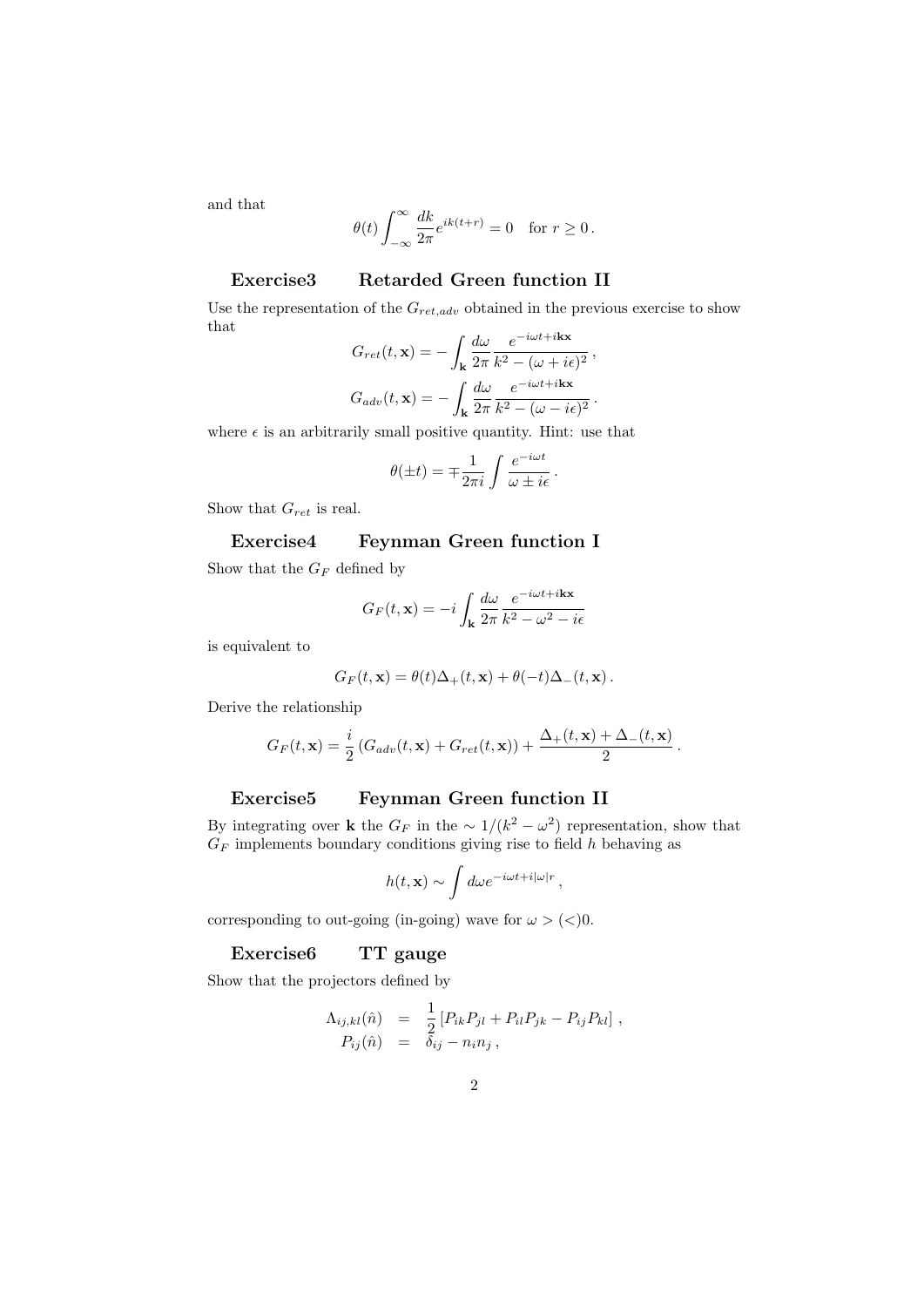satisfies the relationships

$$
P_{ij}P_{jk} = P_{ik}
$$

$$
\Lambda_{ij,kl}\Lambda_{kl,mn} = \Lambda_{ij,mn},
$$

which characterize projectors operator.

# Exercise7 Energy of circular orbits in a Schwarzschild metric

Consider the Schwarzschild metric

$$
ds^{2} = -\left(1 - \frac{2G_{N}M}{r}\right)dt^{2} + \frac{dr^{2}}{\left(1 - \frac{2G_{N}M}{r}\right)} + r^{2}d\Omega^{2}.
$$
 (2)

The dynamics of a point particle with mass  $m$  moving in such a background can be described by the action

$$
S = -m \int d\tau = -m \int d\lambda \sqrt{-g_{\mu\nu} \frac{dx^{\mu}}{d\lambda} \frac{dx^{\nu}}{d\lambda}}
$$

for any coordinate  $\lambda$  parametrizing the particle world-line. Using  $S = \int d\lambda L$ , we can write

$$
L = -m \left[ \left( 1 - \frac{2G_N M}{r} \right) \left( \frac{dt}{d\tau} \right)^2 - \frac{\left( \frac{dr}{d\tau} \right)^2}{\left( 1 - \frac{2G_N M}{r} \right)} - r^2 \left( \frac{d\phi}{d\tau} \right)^2 \right]^{1/2}.
$$

Verify that L has cyclic variables t and  $\phi$  and derive the corresponding conserved momenta.

(Hint: use  $g_{\mu\nu}(dx^{\mu}/d\tau)(dx^{\nu}/d\tau) = -1$ . Result:  $E = m(dt/d\tau)(1-2G_NM/r) \equiv$  $m e$  and  $L = mr^2(d\phi/d\tau) \equiv m l$ .

By expressing  $dt/d\tau$  and  $d\phi/d\tau$  in terms of e and l, derive the relationship

$$
e^2 = (1 - 2G_N M/r) (1 + l^2/r^2) + (\frac{dr}{d\tau})^2
$$
.

From the circular orbit conditions ( $\frac{de}{dr} = 0 = dr/d\tau = 0$ ), derive the relationship between  $l$  and  $r$  for circular orbits.

(Result:  $l^2 = r^2/(\frac{r}{M} - 3)$ ).

Substitute into the energy function  $e$  and find the circular orbit energy

$$
e(x) = \frac{1-2x}{\sqrt{1-3x}}\,
$$

where  $x \equiv (G_N M \dot{\phi})^{2/3}$  is an observable quantity as it is related to the GW frequency  $f_{GW}$  by  $x = (G_N M \pi f_{GW})^{2/3}$ .

(Hint: Use

$$
\dot{\phi} = \frac{d\phi}{d\tau}\dot{\tau} = \frac{l}{r^2} \left[1 - \frac{2M}{r} - r^2 \dot{\phi}^2\right]^{1/2}
$$